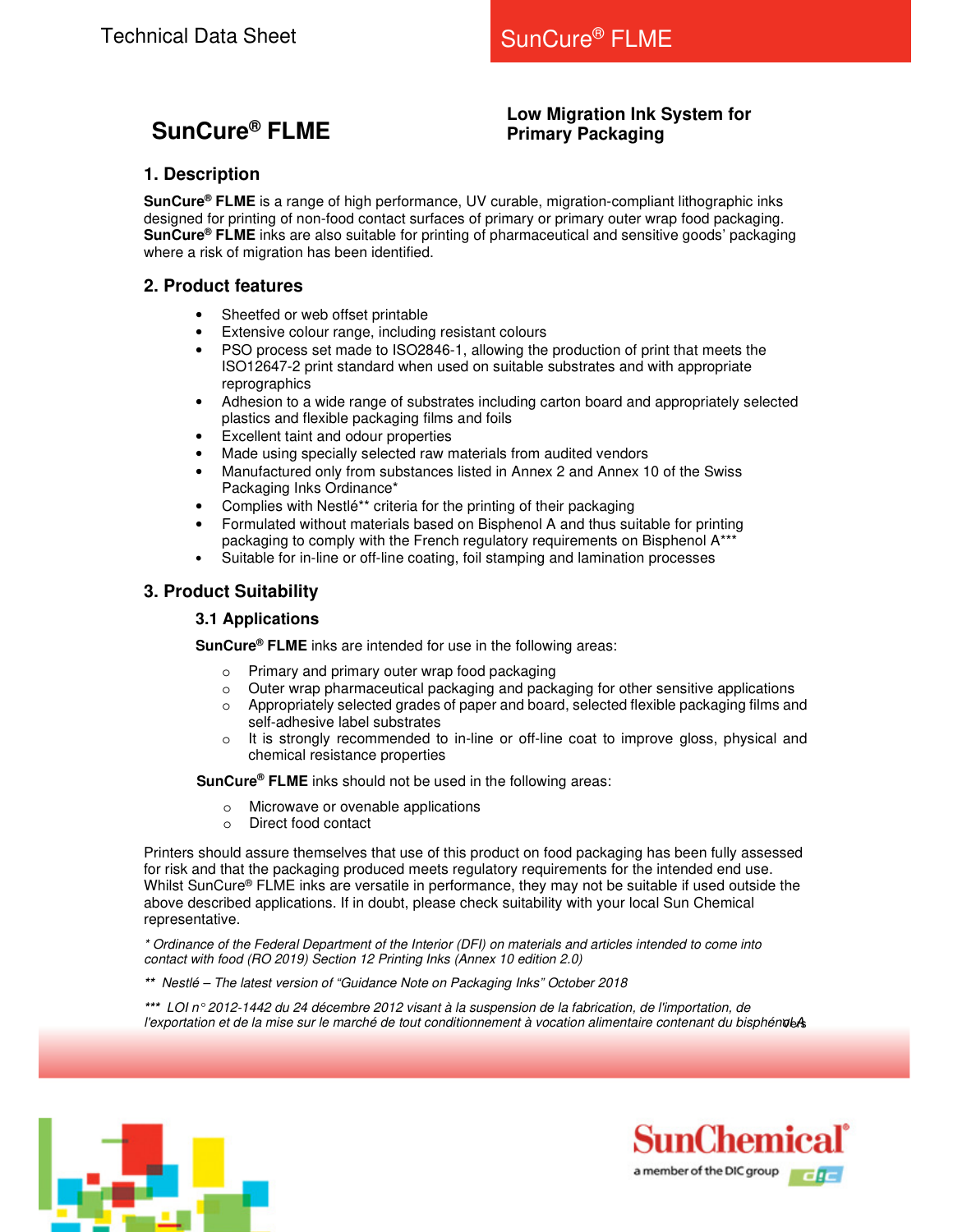#### **3.2 Substrates**

**SunCure® FLME** inks are suitable for use on paper and carton board and a wide range of non-absorbent substrates. Corona treatment is recommended for non-top-coated plastic substrates to ensure an optimum treatment level of 38-44 mNm<sup>-1</sup>. Note: there is significant variation between different grades of substrates. The printer should follow specific advice from their substrate manufacturer and make any tests necessary to prove performance under realistic conditions before commencing with commercial printing.

#### **3.3 Print Finishing**

**SunCure® FLME** inks should be coated to improve gloss, physical and chemical resistance properties. A range of low migration coatings are available for use with the inks, to ensure a complete low migration package solution. Please contact your Sun Chemical representative for specific recommendations. **SunCure® FLME** printed materials can be successfully laminated in-line or off-line using solventless adhesives, using standard converting processes.

#### **4. Safety, Health and Environment**

#### **4.1 Product Handling**

**SunCure® FLME** inks should be used in accordance with normal standards of industrial hygiene and good working practice. Please refer to the SunCure FLME product Safety Data Sheet for specific information.

#### **4.2 Manufacturing and Materials**

**SunCure® FLME** inks are made using Good Manufacturing Practice and in accordance with the latest EuPIA Guidelines on Printing Inks Applied to the Non-Food Contact Surface of Food Packaging Materials and Articles. (See www.eupia.org for details)

#### **4.3 Storage**

**SunCure® FLME** inks are supplied in 3 kg green plastic buckets. Shelf life is two years from date of manufacture, when stored in original unopened containers between 5° and 25°C and protected from direct sunlight. The inks may remain useable for longer periods, but once they have reached this age should be checked before use. If in doubt, please contact your Sun Chemical representative for advice. Inks returned from press that have not been contaminated in any way should be re-used within three months.

#### **4.4 Waste Disposal**

Printing inks, coatings and printing residues should be disposed of in accordance with Local, EU and National regulations. Please refer to the product Safety Data Sheet for additional information.

#### **5. Printing Conditions**

#### **5.1 Printing Conditions**

**SunCure® FLME** inks are supplied press-ready and should not need adjusting under normal printing conditions. Where possible, use of additives should be avoided. The press and roller system should be thoroughly cleaned to avoid cross-contamination of SunCure® FLME inks by products previously used.



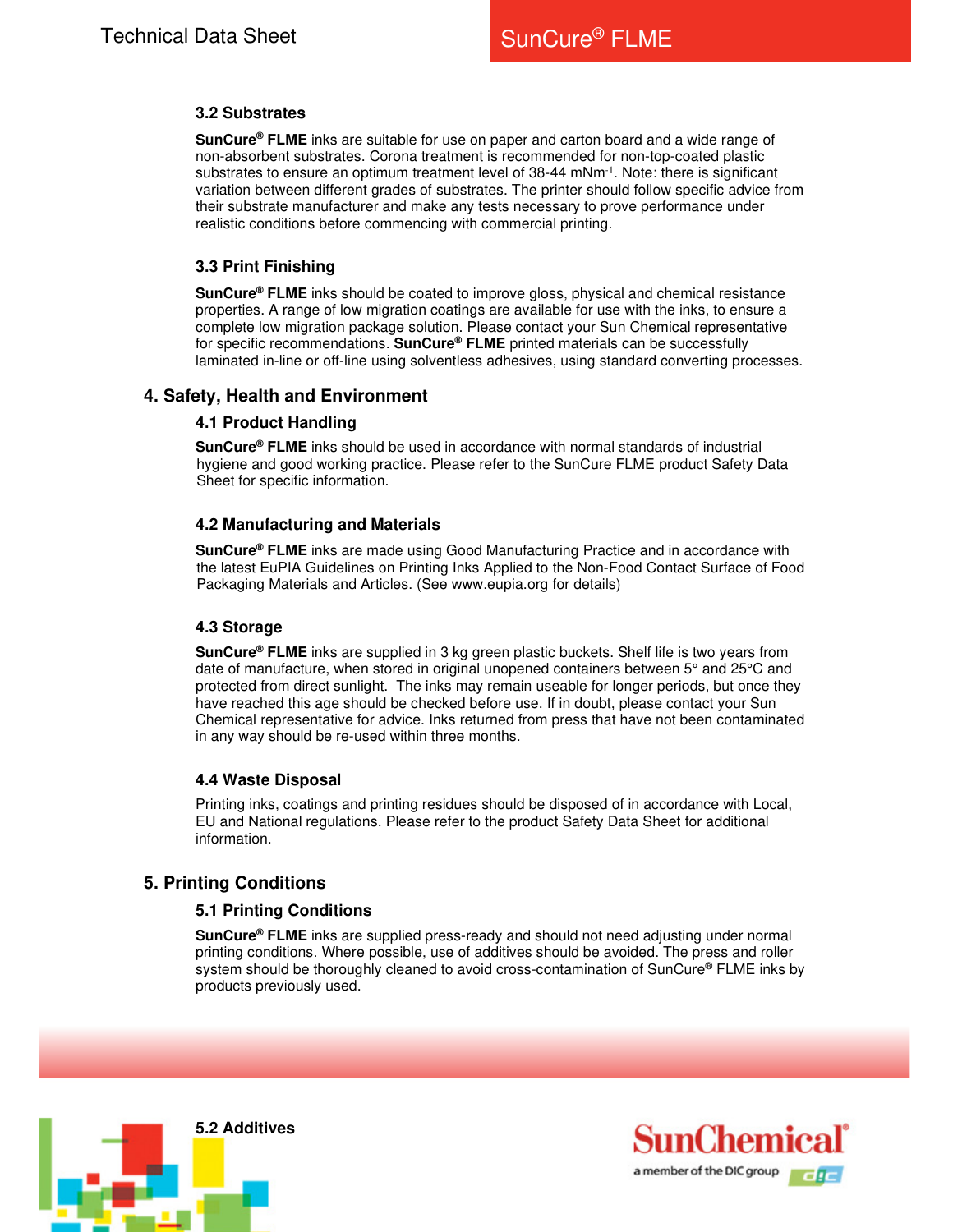A number of low migration press-side additives are available for adjusting properties in nonstandard conditions or applications, where press adjustment has not achieved a satisfactory result. As a general principle, use of additives should be a last resort, when process adjustment has not solved particular application issues. Furthermore, the maximum addition level should be respected, to avoid the potential creation of other issues.

#### **5.3 Wash Up**

A variety of proprietary wash-up solutions are available which are suitable for use with UV inks and press components, including rollers, blankets and plates.

#### **5.4 Fountain Solutions**

Depending on press type and substrate, a number of **SunFount®** fountain solution additives are available for use with **SunCure® FLME** inks from Sun Chemical, to provide optimum emulsification and printing properties. These inks are usually run with low or no alcohol founts and **SunFount® 480** and **460** are proven products for most applications

Please contact Sun Chemical customer technical services or your Sun Chemical representative for consumables advice and recommendations.

## **6. End-Use Safety / Assumptions**

Acceptable technical performance of **SunCure® FLME** inks is dependent on:

- The application of Good Manufacturing Practice
- The press being fitted for UV printing, including suitable rollers, blankets and plates
- The press and associated equipment being free from contamination from previously used products
- The inks should not be mixed with other products, as low migration properties will be compromised
- Control of film weight and print density
- Adequate curing capacity on-press to ensure that the print is fully cured before conversion
- Appropriate packaging design and structure

Choice and control of film weight, curing and substrate are printer technical requirements for which Sun Chemical cannot accept responsibility.

The process inks are designed to print and cure at the following typical print density values.

|              | <b>ANSI T FILTER</b> | <b>DIN 16536</b> |  |
|--------------|----------------------|------------------|--|
| Yellow       | $0.90 - 1.10$        | $1.25 - 1.35$    |  |
| Magenta      | 1.35-1.45            | $1.35 - 1.45$    |  |
| Cvan         | 1.35-1.45            | 1.35-1.45        |  |
| <b>Black</b> | 1.70-1.80            | 1.70-1.80        |  |

To fulfil its responsibility within the supply chain, Sun Chemical will provide on request, under nondisclosure agreement, information regarding potential migratible components, where present, in inks that are intended for food packaging applications.

For further information on Low Migration printing, please refer to Sun Chemical's Best Practice Guide: **DESIGNING PACKAGING WITH CERTAINTY – A BEST PRACTICE GUIDE**